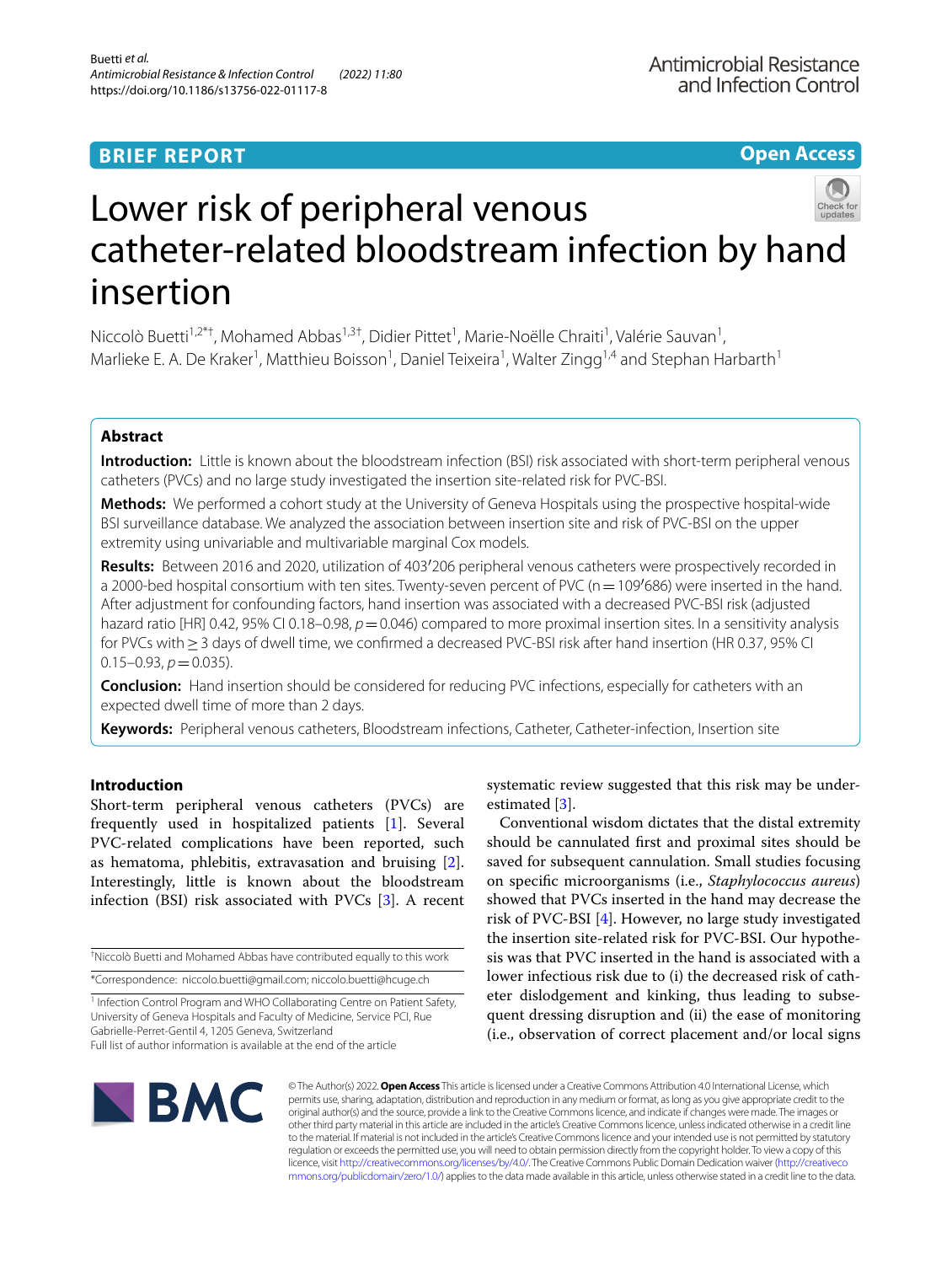of infection). The objective of this study was to investigate the association between anatomical PVC insertion site and risk of BSI using a large prospective database.

## **Material and methods**

## **Setting, patients and catheters**

This cohort study was performed at the University of Geneva Hospitals (HUG), the largest tertiary care center network in Switzerland with ten sites (5 rehabilitation and/or palliative care sites, 1 acute-care site, 1 geriatrics site, 1 pediatrics site, 1 gynecology-obstetrics site, 1 psychiatry site) comprising approximately 2000 beds and 60′000 hospital admissions per year.

We included all hospitalized patients (adult and children) with at least one PVC insertion on the upper extremity between  $1<sup>st</sup>$  January 2016 and 29th February 2020. The types of PVCs used were not different between the sites. During the study period, PVC with secured injection site were used. Outpatients were excluded. Since the incidence of PVC-BSI inserted in the lower extremity (i.e., feet or legs) is diferent from upper extremity [\[5\]](#page-5-4), we excluded all PVC inserted in the lower extremities.

## **Data sources and variables collected**

Ward type, patient data (age, gender, dates of hospitalization), and PVC data (insertion site, duration of catheter maintenance) were collected from the electronic health record system at HUG. PVC-BSI data (date of onset, pathogen) were collected from the hospital-wide BSI surveillance database, which has been completed prospectively by the Infection Control Program of HUG for over 25 years.

#### **Defnitions**

PVC-BSI was defned as a positive blood culture occurring from catheter insertion until 48 h after catheter removal, with the same microorganism as isolated from a positive superfcial culture from pus from the insertion site or a quantitative PVC tip culture $\geq 10^3$  CFU/ml (or semi-quantitative CVC culture > 15 colony forming unit) according to the European Centre for Disease Prevention and Control (ECDC) [\[6](#page-5-5)]. Alternatively, a positive blood culture occurring from day of insertion until 48 h after catheter removal, the resolution of symptoms in 48 h after catheter removal and the absence of any other infectious focus was included as PVC-BSI as well. Typical skin contaminants were included only if the patient had at least one sign or symptom (chills, hypotension or fever  $[>38 \text{ °C}]$  of infection and at least two positive blood cultures from two separate blood samples within 48 h. Typical skin contaminants were coagulase–negative staphylococci (CoNS), *Corynebacterium* spp, *Bacillus*

spp, *Micrococcus* spp, and *Propionibacterium* spp. We investigated the risk of BSI for PVC inserted in the upper extremity and defned a binary variable for the insertion site (hand vs. other sites).

### **Infection control procedures**

Institutional guidelines/policy for PVC insertion were the following: (1) the site of insertion was left to the discretion of the nurse or doctor caring for the patient; (2) alcohol-containing 2% chlorhexidine-gluconate was used for skin antisepsis at catheter insertion and during dressing changes; (3) semipermeable transparent dressings were used at all insertion sites and were changed when clinically indicated. Soiled, leaking or wet dressings were immediately changed. The insertion site was inspected daily. PVCs were routinely replaced every 96 h, except for the period from April 2018 to October 2019, during which PVCs were replaced when clinically indicated only [[7\]](#page-5-6).

## **Statistical analysis**

Characteristics of patients and catheters were described as counts (percent) or medians (interquartile range [IQR]) for categorical and continuous variables, respectively. We performed group comparisons between the diferent insertion sites using the Chi squared test, Fisher's exact test and the Wilcoxon test for categorical and continuous variables, as appropriate.

We used a marginal Cox regression model for clustered data to take into account clustering of multiple PVCs per patient, using a robust sandwich covariate estimate and the censored nature of the data. Catheter-days were censored at catheter removal, with a maximum follow-up of 30 days. Hazard ratios (HRs) for PVC-BSI were evaluated by univariable and multivariable analysis. A HR greater than one indicates an increased risk of PVC-BSI. The main variable of interest "insertion site" (i.e., hand vs. other sites) was forced into our multivariable models, and other covariates, which are thought to infuence the risk of PVC-BSI, were used as adjustment factors (i.e., age, gender, time from hospital admission to PVC insertion). Since catheterization duration changed according to insertion sites (i.e., hand vs. other sites) and during the study period, we performed sensitivity analyses on subgroups with a diferent duration of PVC maintenance (i.e., ≥ 3 days or < 3 days, ≥ 4 days or < 4 days; < 5 days, <6 days,<7 days,<8 days and<9 days). Moreover, we performed an explanatory analysis including only PVC inserted in the hand and forearm (i.e., both insertion sites with lower risk of kinking or dislodgement) in PVC with catheter maintenance  $\geq$  3 days. The proportionality of hazard risks for the insertion site was tested using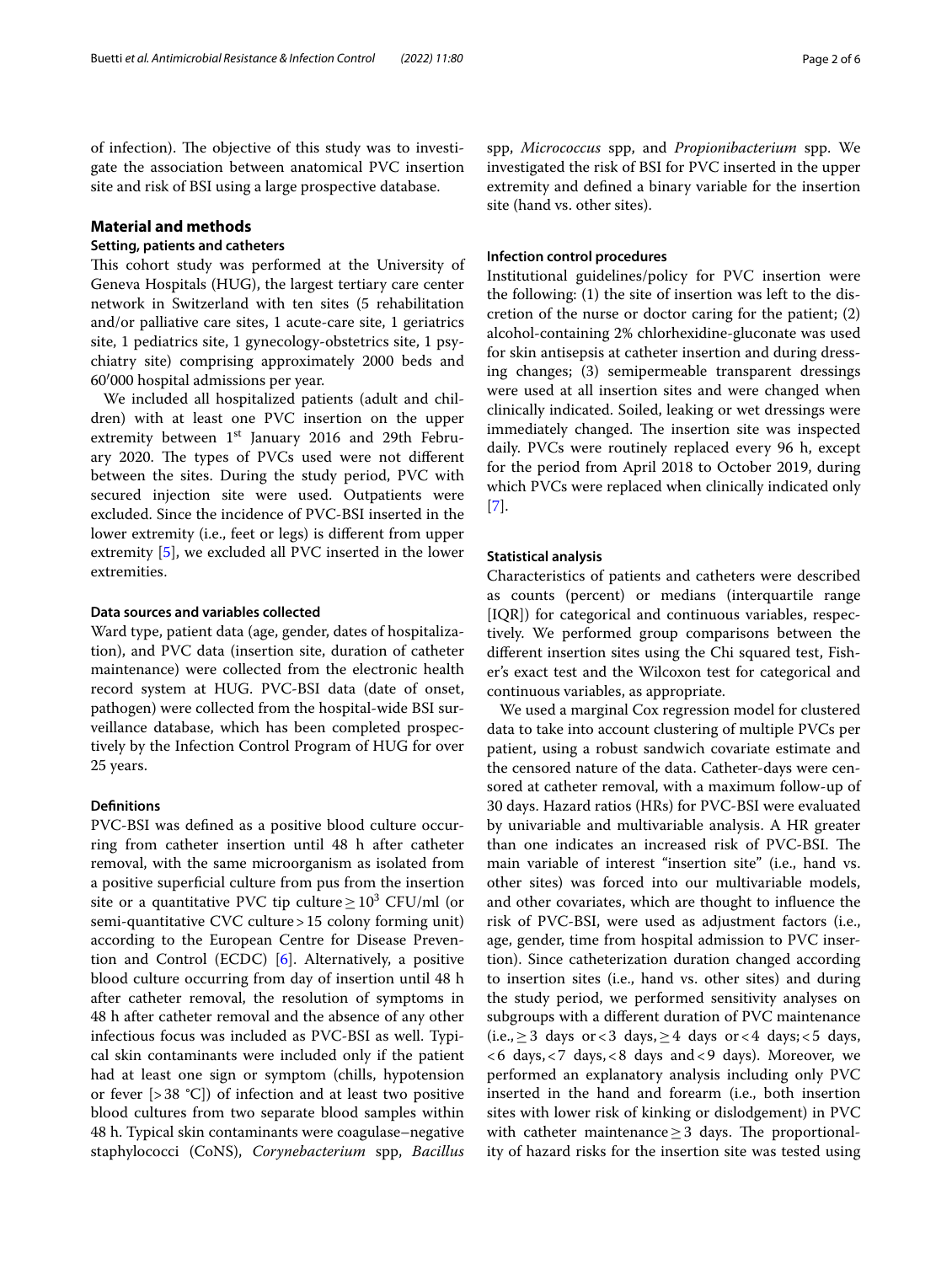## **Ethical considerations**

The PVC-BSI surveillance is part of a mandatory indicator surveillance at HUG, and thus, is considered quality assurance; institutional review board approval was not required.

## **Results**

A total of 403′206 upper extremity PVCs with documented insertion site were included (Fig.  $1$ ). There were 73′325 female patients (53.9%), and the median age was 49 years (IQR 32–69, Additional file [1](#page-4-0): Table S1). The mean number of PVCs per patient stay was 1.7 (SD 1.59).

The median time from hospital admission to catheter insertion was 1 day (IQR 1–4), and 109′686 (27.2%) PVCs were inserted in the hand. Patients with insertion in the hand were younger compared to other patients (42 years [IQR 28–58] vs. 52 years [IQR 33–72], *p*<0.01). Catheters inserted at other sites had an increased median dwell time compared to hand inserted PVCs (3 vs. 2 days, *p*<0.01, Table [1](#page-3-0)). During the study period, 61 PVC-BSIs were documented, 6 originating from PVCs in the hand, and 55 from PVCs at other insertion sites. The assumption of proportional risks for the variable insertion sites was respected.

After univariable marginal Cox modelling, hand insertion was associated with a decreased risk for PVC-BSI compared to the other sites (HR 0.42, 95% CI 0.18–0.99,  $p=0.046$ , Fig. [2](#page-3-1) and Additional file [1:](#page-4-0) Table S2). Interestingly, female patients had a reduced risk of PVC-BSI compared to male patients (HR 0.36, 95% CI 0.2–0.64, *p*=0.0006, Additional fle [1](#page-4-0): Table S2). After adjustment for gender, age and time from admission to catheter placement, hand insertion correlated with a decreased PVC-BSI risk (adjusted HR 0.42, 95% CI 0.18–0.98,  $p=0.046$ , Fig. [2](#page-3-1) and Additional file [1:](#page-4-0) Table S3). Again, female patients had a decreased risk of PVC-BSI compared to male patients (adjusted HR 0.36, 95% CI 0.20– 0.65, *p*=0.0007, Additional fle [1](#page-4-0): Table S3).

In a sensitivity analysis for PVCs with  $\geq$  3 days of dwell time, we confrmed a decreased PVC-BSI risk after hand insertion (HR 0.37, 95% CI 0.15–0.93,  $p=0.035$ ); whereas for PVC<3 days, a similar PVC-BSI risk between hand and other sites was observed (HR 1.06, 95% CI 0.093–12.05, *p*=0.96). In a sensitivity analysis including only PVCs with  $\geq$  4 days of dwell time, we confrmed a decreased PVC-BSI after hand insertion (HR 0.41, 95% CI 0.16–1.02,  $p = 0.056$ ).

<span id="page-2-0"></span>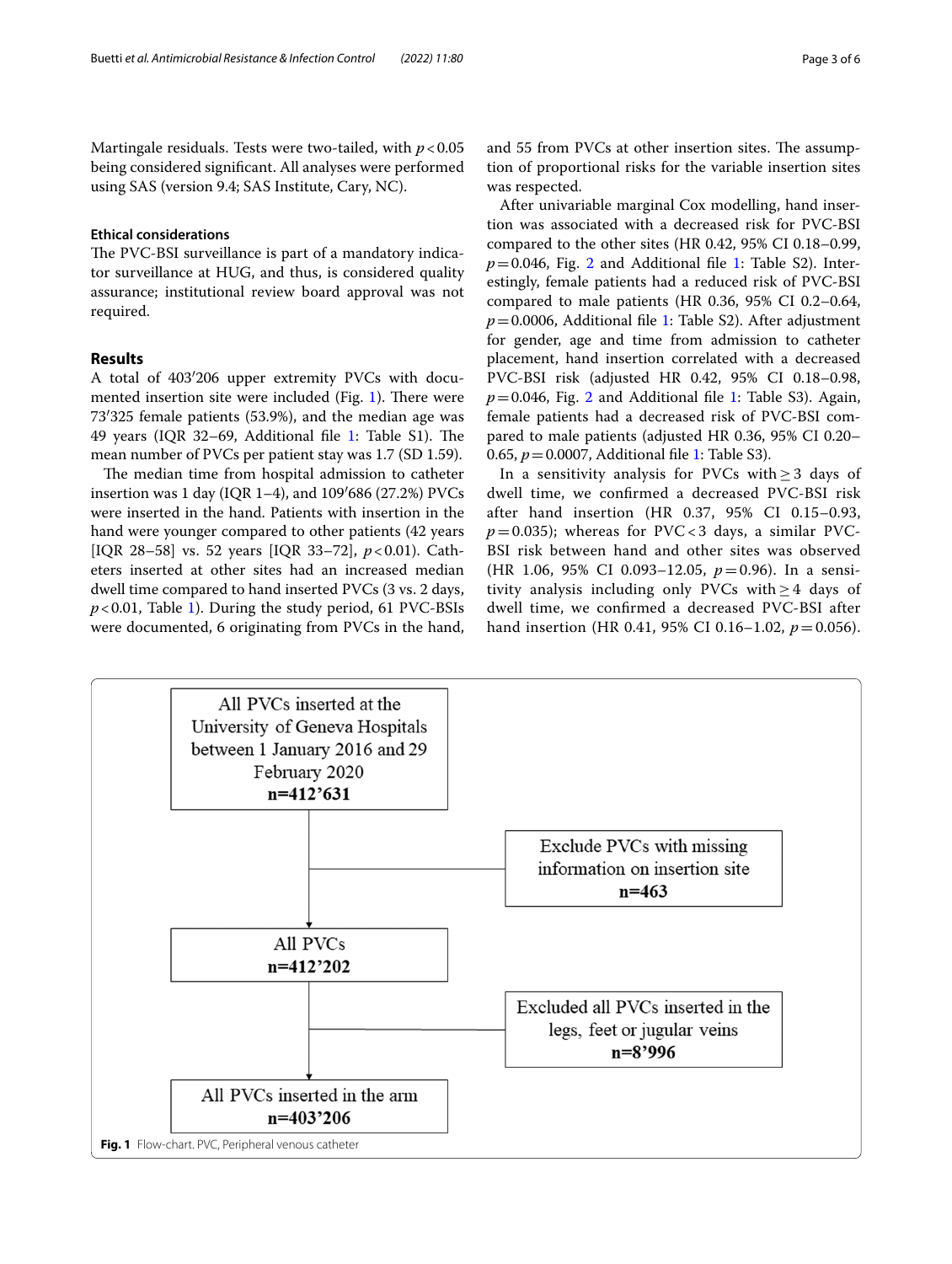## <span id="page-3-0"></span>**Table 1** Hand versus other insertion sites

|                                          | Other sites    | Hand          | p value |
|------------------------------------------|----------------|---------------|---------|
| Gender*, female (%)                      | 58,301 (54.3)  | 15,024 (52.6) | < 0.01  |
| Age*, median [IQR]                       | 52 [33; 72]    | 42 [28; 58]   | < 0.01  |
| ICU(% )                                  | 7237 (2.5)     | 1915 (1.7)    | < 0.01  |
| Time to catheter insertion, median [IQR] | 1 [1; 5]       | 1 [1; 2]      | < 0.01  |
| Catheter days, median [IQR]              | 3 [2; 4]       | 2[1;4]        | < 0.01  |
| Catheter $>$ 3 days (%)                  | 155,932 (53.1) | 48,084 (43.8) | < 0.01  |
| Insertion outside of the hospital (%)    | 15,044(5.1)    | 17,101 (15.6) | < 0.01  |
| PVC-related BSI (%)                      | 55(0)          | 6(0)          | < 0.01  |

IQR, interquartile range; ICU, intensive care unit; PVC, peripheral venous catheter; BSI, bloodstream infection. \*135′969 patients



<span id="page-3-1"></span>Similar results were observed for PVCs for longer catheter durations (Additional fle [1](#page-4-0): Table S4). An explanatory analysis including only hand and forearm inserted PVCs for at least 3 days (157′572 PVCs), showed similar results for hand insertion (HR 0.43, 95% CI 0.167– 1.0,  $p = 0.077$ ). In particular, PVC-reinsertions (vs. first insertions) showed the lowest risk for hand insertion (HR 0.349, 95% CI 0.12–0.99, *p*=0.047).

Coagulase negative staphylococci were the most frequently observed microorganisms (Additional fle [1](#page-4-0):

Table S5). No diference in microorganism distribution between hand and other sites was observed.

## **Discussion**

Using a large prospective database including more than 400′000 PVCs, we showed that PVCs inserted in the hand were associated with a signifcantly decreased daily risk of BSI compared to PVCs inserted more proximally.

Probably due to their low incidence, PVC-related infections are rarely investigated. High quality studies mostly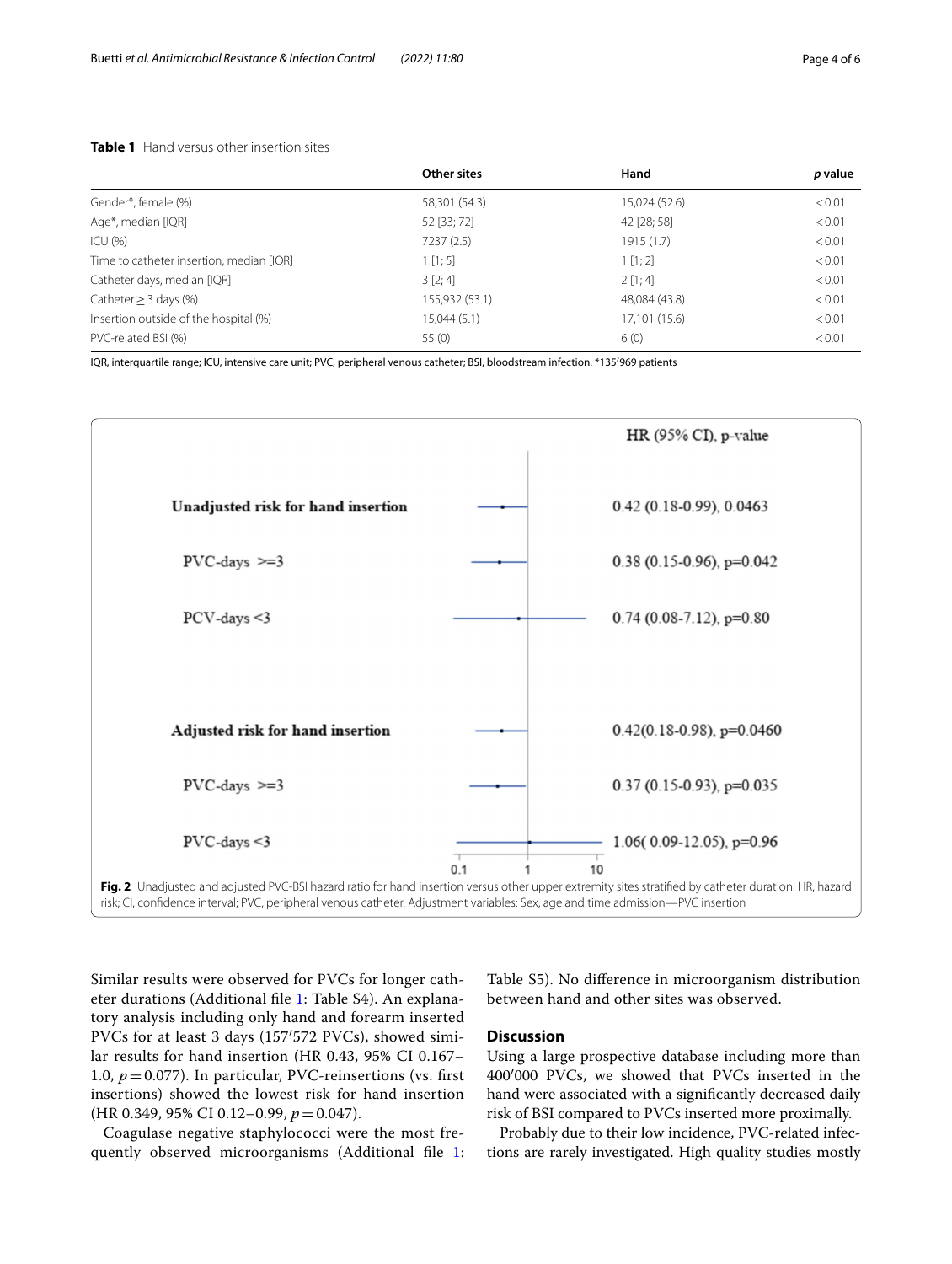described other more common complications such phlebitis, extravasation, hematoma or bruising [[2,](#page-5-1) [8\]](#page-5-7). A recent systematic review illustrated that antecubital fossa veins were associated with lower phlebitis rates, while hand veins showed the highest risk for phlebitis [[9\]](#page-5-8). However, to our knowledge, no study investigated the association between PVC insertion site and catheter-related BSI, which may cause increased length of stay and mortality [[10\]](#page-5-9). Using a large hospital network with consistent catheter care, we showed that PVC inserted in the hand had a decreased risk for bloodstream infection. Our sensitivity analyses found that the PVC-BSI risk was especially decreased after two or three days of dwell time.

Our cohort did not allow an in-depth pathophysiological explanation of these results: it is conceivable that daily exit-site inspection was better for hand-PVCs compared to other sites. Moreover, hand insertions were less prone to dislodgement and kinking compared to sites over joints (e.g., antecubital fossa or wrist). This may influence catheter-dressing disruptions, which represents a well-known risk factor for central venous catheter infections [[11\]](#page-5-10). However, an explanatory analysis including hand and forearm inserted PVCs (i.e., both PVC insertions with low risk of dislodgement or kinking) showed again a lower risk for hand insertions, thus mitigating this hypothesis.

Infectious Disease of America Society (IDSA) guidelines [\[12\]](#page-5-11) and the Center Disease Control [[13\]](#page-5-12) recommend the use of the upper extremities for PVC with no specifcation of preferred anatomical insertion site. In light of our results and in order to preserve proximal veins for further cannulation, we would prefer to recommend hand insertions for PVCs, especially if longer dwell-times are to be expected.

Several limitations should be acknowledged. First, we performed an observational study with limited access to clinical data (e.g., comorbidities, severity of disease, experience of the inserter) and the insertion sites were not randomized; thus, confounding by indication could be present. Second, our multivariable Cox models were adjusted only for a limited number of available covariates. Moreover, due to the low incidence of infection in PVC, few PVC-BSIs were observed in the hand insertion group. In this context, results of multivariable analyses should be interpreted with caution. Furthermore, our models did not take into account the reason for PVC removal (i.e., phlebitis), which may lead to PVC removal at an early stage.

## **Conclusion**

Using a large prospective database, we showed a decreased daily risk for infection after PVC insertion in the hand versus other upper extremity sites. Hand insertion should be considered for reducing PVC infections, especially for catheters with an expected dwell time of more than two days.

#### **Abbreviations**

BSI: Bloodstream infection; CoNS: Coagulase–negative staphylococci; ECDC: European Centre for Disease Prevention and Control; HR: Hazard ratio; HUG: University of Geneva Hospitals; IDSA: Infectious Disease of America Society; IQR: Interquartile range; PVC: Short-term peripheral venous catheters.

#### **Supplementary Information**

The online version contains supplementary material available at [https://doi.](https://doi.org/10.1186/s13756-022-01117-8) [org/10.1186/s13756-022-01117-8](https://doi.org/10.1186/s13756-022-01117-8).

<span id="page-4-0"></span>**Additional fle 1: Table S1**. Patients with peripheral catheters in the upper extremity. **Table S2**. Univariable Cox model for PVC-related BSI. **Table S3**. Multivariable marginal Cox model for PVC-related BSI. **Table S4**. Univariable Cox models for PVC-related BSI stratifed by diferent PVC duration. **Table S5**. Microorganism distribution according to the insertion site.

#### **Acknowledgements**

We thank the Routine Bacteriology Laboratory, the Infection Prevention and Control (IPC) team and the Groupe Accès Vasculaires at University of Geneva Hospitals. The Routine Bacteriology Laboratory was responsible for providing laboratory test results. The IPC team performed prospective bloodstream infection surveillance. The Groupe Accès Vasculaires issued institutional recommendations and policies on the use of intravascular medical devices.

#### **Author contributions**

NB, SH, MA, DP and MdeK contributed to the study conception and design. Material preparation, data collection and analysis were performed by NB, MA, MEAdeK, VS, DT, M-NC, MB and WZ. The first draft of the manuscript was written by NB and all authors commented on previous versions of the manuscript. All authors read and approved the fnal manuscript.

#### **Funding**

NB received a Mobility grant from the Swiss National Science Foundation (Grant Number: P4P4PM\_194449). This grant supports his fellowship in Geneva. This work was also supported by the Innovative Medicines Initiative Joint Undertaking (Combatting Bacterial Resistance in Europe projects [COMBACTE]), resources which are composed of fnancial contribution from the European Union's 7th Framework Programme (FP7/2007–2013) and the European Federation of Pharmaceutical Industries and Associations (EFPIA) companies' in kind contribution (Grant Agreement 115523 to MdK). MB received lecture fees, consulting and grant from Becton Dickinson. The funders had no role in data collection and analysis, decision to publish, or preparation of the manuscript.

#### **Availability of data and materials**

The datasets generated during and/or analyzed during the current study are available from the corresponding author on reasonable request.

#### **Declarations**

#### **Ethics approval and consent to participate**

The PVC-BSI surveillance is part of a mandatory indicator surveillance at HUG, and thus, is considered quality assurance; institutional review board approval was not required. The study was performed in accordance with the Helsinki Declaration of 1964, and its later amendments.